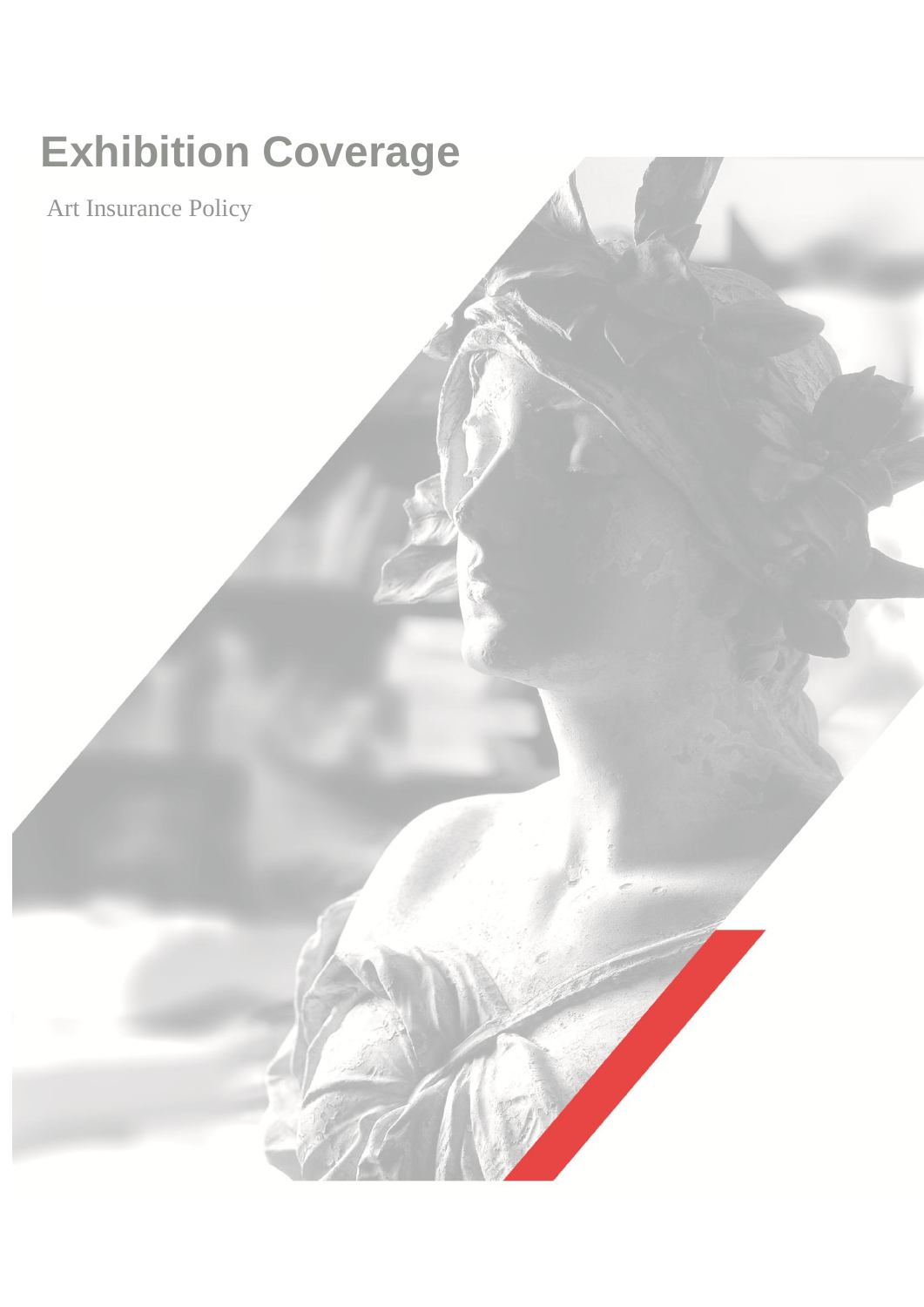# **Exhibition Insurance Policy**

- 1. The policy, schedule and any endorsements form one document and together with the information you have provided form a contract between you and us;
- 2. We will insure you up to the amount shown in the schedule during the period of insurance for which we have accepted your premium, providing all the terms and conditions of the policy are complied with;
- 3. Any enquiry or complaint may be addressed to us (directly or through your intermediary). Please have details of the policy available, including your policy number, to enable the enquiry to be dealt with speedily;
- 4. If you are not satisfied with the handling of any complaint please refer to the complaints page.

# **NOTES**

- 1. This is a legal document and should be kept in a safe place.<br>2. Please read the policy, the schedule and any endorsemen
- Please read the policy, the schedule and any endorsements carefully. If they are not correct return them to us (directly or through your intermediary).
- 3. You must inform us immediately of any change of circumstance that may affect this insurance. If you do not, your policy may be invalid.
- 4. Any advice by you to us should be made either directly or through your intermediary.
- 5. Any agreement required from us must be in writing.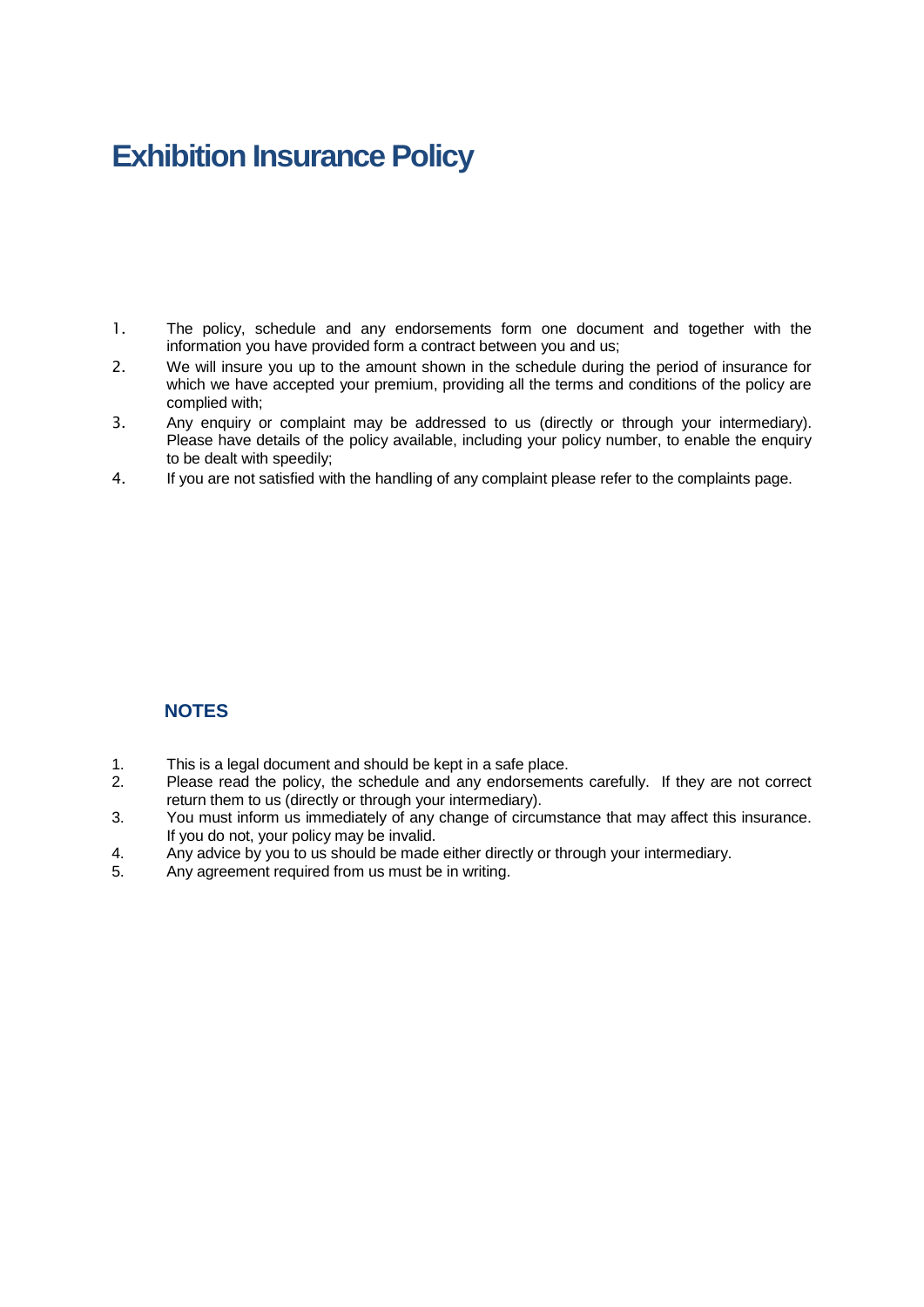## **DEFINITIONS**

Certain words in this policy have special meanings. These meanings are given below. To help you identify these words we have printed them in bold on the following pages. Words derived from the words defined below should be construed in accordance with these Definitions.

#### **Agreed Value**

The value of an exhibit agreed between you and us and set out in the schedule, for the purposes of this policy only. We make no representations that this is the value that the item would attain if sold. The agreed value should not be relied upon for any purpose except insurance with us.

#### **Associated Company**

A body corporate which is for the time being a member of the same group as you in accordance with the definition of "group" for the purposes of the Companies Acts and so that the term "subsidiary" shall also include a subsidiary undertaking.

#### **Damage**

Physical damage.

#### **Data**

Information stored by or on a computer.

#### **Depreciation**

The reduction in value of an item solely and directly caused by damage to the item, calculated as a percentage of the value in accordance with the applicable Basis of Settlement.

#### **Exhibits**

A physical item or items of art, antiques or collectibles consigned by a lender to you for exhibition purposes and/or owned by you or in your custody, whether on display or not, as described in the Proposal Form or otherwise agreed to by us, excluding jewellery unless specifically agreed by us.

#### **Employee**

Any person for the time being employed by or working for you or any associated company, whether for reward or not, in respect of whom you are legally obliged to maintain Employer's Liability Insurance.

#### **Endorsement**

Any variation made to this policy and agreed by us in writing.

#### **Excess**

The amount for which you are responsible in respect of any loss, damage or claim.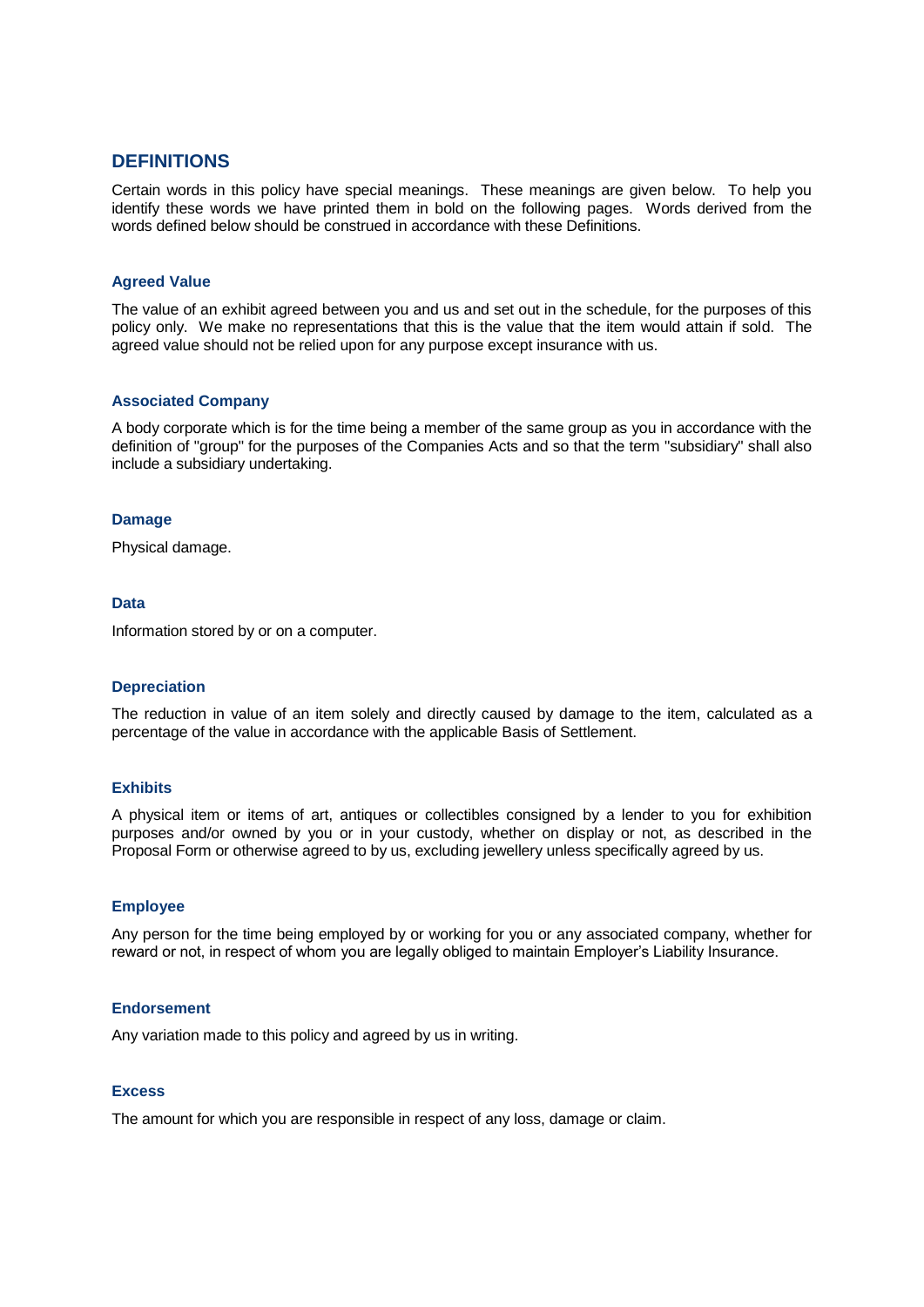#### **Fragile**

Items of a delicate, weak or brittle nature including but not limited to porcelain, glass and other ceramics, terracotta, marble, filigree or lacquer work.

#### **Inventory**

A physical inventory book and/or a centralised computer record; with a back up copy, no more than one month old, kept away from your premises.

#### **Jewellery**

Gemstones, pearls, watches or items of gold, silver or other precious or semi precious metals and/or articles comprising them.

#### **Lender**

The lender of an exhibit or exhibits to you for exhibition purposes.

#### **Loss**

Physical loss.

#### **Market Value**

The price which could reasonably be expected to be paid for an item by a willing buyer to a willing seller in an arm's length transaction after proper marketing wherein the parties had each acted knowledgeably, prudently and without compulsion.

#### **Period of Insurance**

The period shown in the schedule including any other contiguous periods for which you have agreed to pay premium and we have agreed to accept premium.

#### **Premises**

The permanent business addresses specified in the schedule, built of standard construction unless otherwise agreed by us, but not any outdoor part, outbuildings or the common parts of leased or rented premises, unless agreed by us.

#### **Safe**

A strong lockable cabinet constructed of reinforced steel specifically designed to protect items of high value from theft or unauthorised removal, made by a recognised specialist manufacturer, which is securely fixed to the wall or floor of the building within which it is contained.

#### **Schedule**

The document sent to you or your broker or agent when we accepted this insurance and any subsequent amendment, whichever is the most recent, showing your name and address, the amounts insured and period of insurance.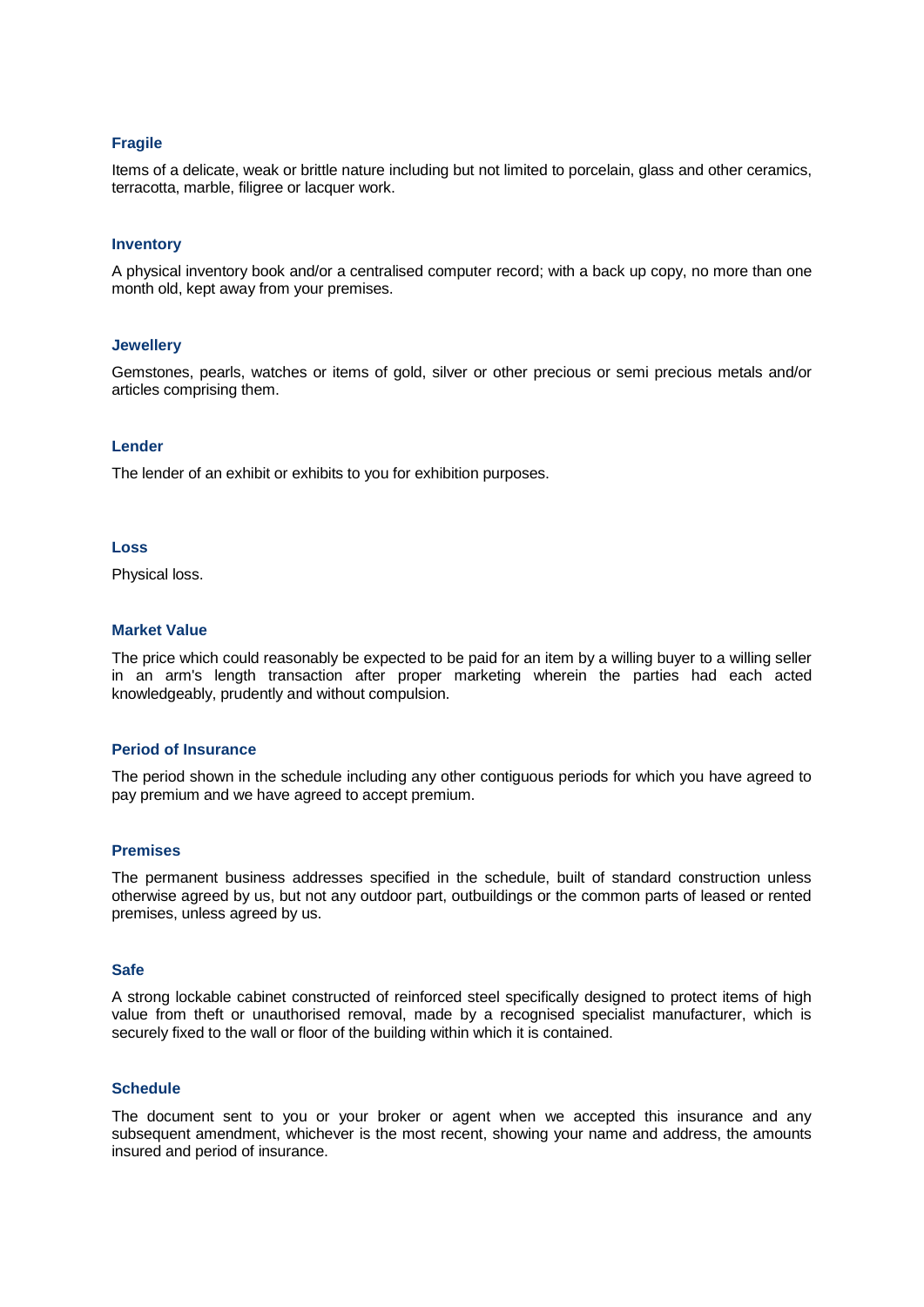#### **Transits**

Any shipping, consignment or sending of exhibits.

#### **Temporarily removed**

Away from your premises for a period not exceeding 60 consecutive days and within the territorial limits specified in the schedule but not including whilst in transit unless specifically agreed by us.

#### **Terrorism**

Any act, including but not limited to the use of force or violence and/or the threat thereof, of any person or group(s) of persons, whether acting alone or on behalf of or in connection with any organisation(s) or government(s), committed for political, religious, ideological or similar purposes including the intention to influence any government and/or to put the public, or any section of the public, in fear.

#### **Unattended**

Without a responsible adult occupant legally attending.

#### **Unoccupied**

An address not staffed during normal working hours or a domestic dwelling, which has not been lived in within the preceding 30 days or not inspected twice a week.

#### **We or us or our**

AXA Insurance (Gulf) AXA

#### **You or your**

The Institution, Company, Trust, Association, person or persons shown in the schedule as the Insured.

#### **1. YOUR OBLIGATIONS TO US UNDER THIS POLICY**

These obligations must be strictly observed by you at all times. Any breach, no matter how minor, entitles us not to pay any claim and/or not to continue cover.

#### **GENERAL**

During the policy, you must:

- 1. maintain the amounts insured at a level that represents the replacement value in accordance with the Basis of Settlement set out in this policy;
- 2. exercise due diligence and take all reasonable steps to prevent losses and to protect against loss or damage;
- 3. tell us of any change of circumstance that may affect this insurance. You will not be insured under this policy until we have agreed in writing to accept the change in circumstances. If you are not sure if any material change in circumstances is relevant, you should tell us about it and let us decide;
- 4. advise us if building work is to take place at your premises when the cost of the works exceeds AED 50,000. We may require you to provide full details of the work to be undertaken and you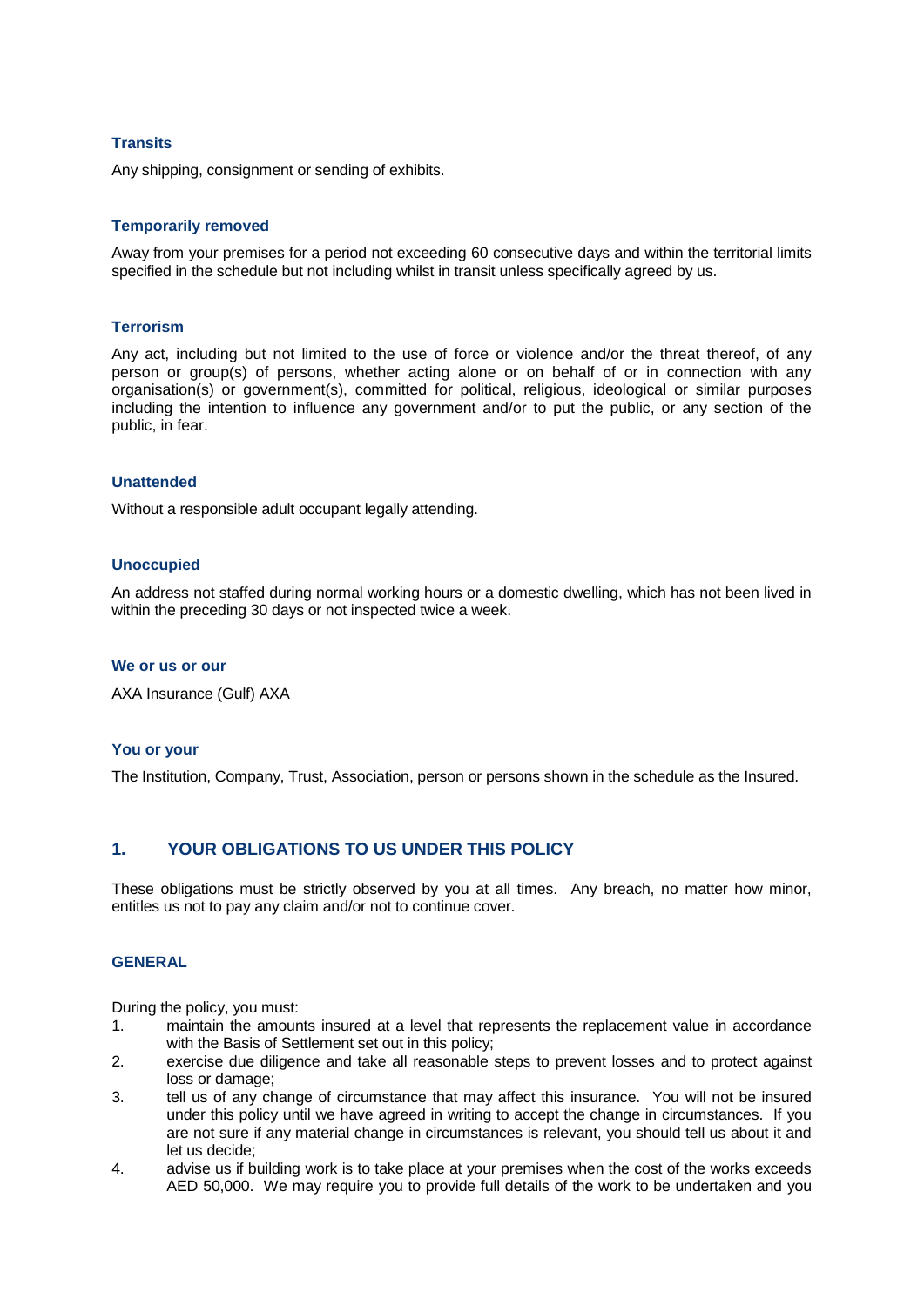must comply with any condition relating to prevention of loss or damage we may impose;

- 5. keep all property in good condition and repair;
- 6. comply with all current building and health and safety legislation and regulations;
- 7. check the accuracy of your inventory by making a physical inventory of your exhibits at least once a year and record the results in writing or electronic form;
- 8. allow our surveyor access to your premises on reasonable notice within normal office hours and comply with any measures required by us following a survey arranged by us.

#### **EXHIBITS RECORDS**

#### **ITEMS OWNED BY YOU**

You must complete an inventory in which individual details of all exhibits with a value in excess of AED 5,000 are recorded, including the value of each exhibit.

#### **ITEMS LENT BY OR TO YOU**

You must issue a written loan agreement in respect of each item lent by or to you and must keep a central record of all loan agreements issued. The loan agreement shall include the value of the item, not to exceed the market value on the loan, agreed between the lender and you.

There is no cover under this policy for exhibits not recorded in your inventory or in a loan agreement issued by or to you.

#### **MAKING A CLAIM**

Upon learning of any circumstances likely to give rise to a claim you must:

- 1.1 tell us as soon as possible and then give us full details within 30 days of the incident together with any supporting evidence we may require, give us all the help and information that we may require and allow us to enter and inspect your premises, inventory, books, records and copies of consignment notes, on reasonable notice within normal office hours whenever we request;
- 1.2 immediately tell the police if you suspect there has been a crime and obtain a written crime report where a report has been taken;
- 1.3 immediately notify, in writing, the carrier of loss or damage in transit and endeavour to obtain a written acknowledgement;
- 1.4 immediately send us, without replying to it, any summons or other communication you receive in connection with any incident that may give rise to a claim under this policy. You must not admit, deny, negotiate or pay a claim or liability without our written consent. We are entitled, but not obliged, to take over and deal with, in your name, the defence or settlement of any claim.
- 1.5 We are entitled to take the benefit of your rights against another person before or after we have paid a claim, and we may take proceedings in your name, but at our expense, to recover for our benefit the amount of any payment made under this insurance.
- 1.6 Where we have paid you the full or agreed value of a damaged item we are entitled (but not obliged) to take possession and ownership of that item. So you must not dispose of it until you have our permission to do so. No property may be abandoned to us.
- 1.7 If you or anyone acting for you have not disclosed or have misrepresented any fact or circumstance which might affect our decision to provide insurance or the terms of that insurance, or you or anyone acting for you makes a claim under the policy knowing the claim to be false or provides false information in connection with any claim, we can refuse to pay any claim and/ or we can treat the insurance as void.
- 1.8 You must not incur any legal or associated costs without our express written consent to all items of such costs, and you and any lawyers or other advisers appointed by you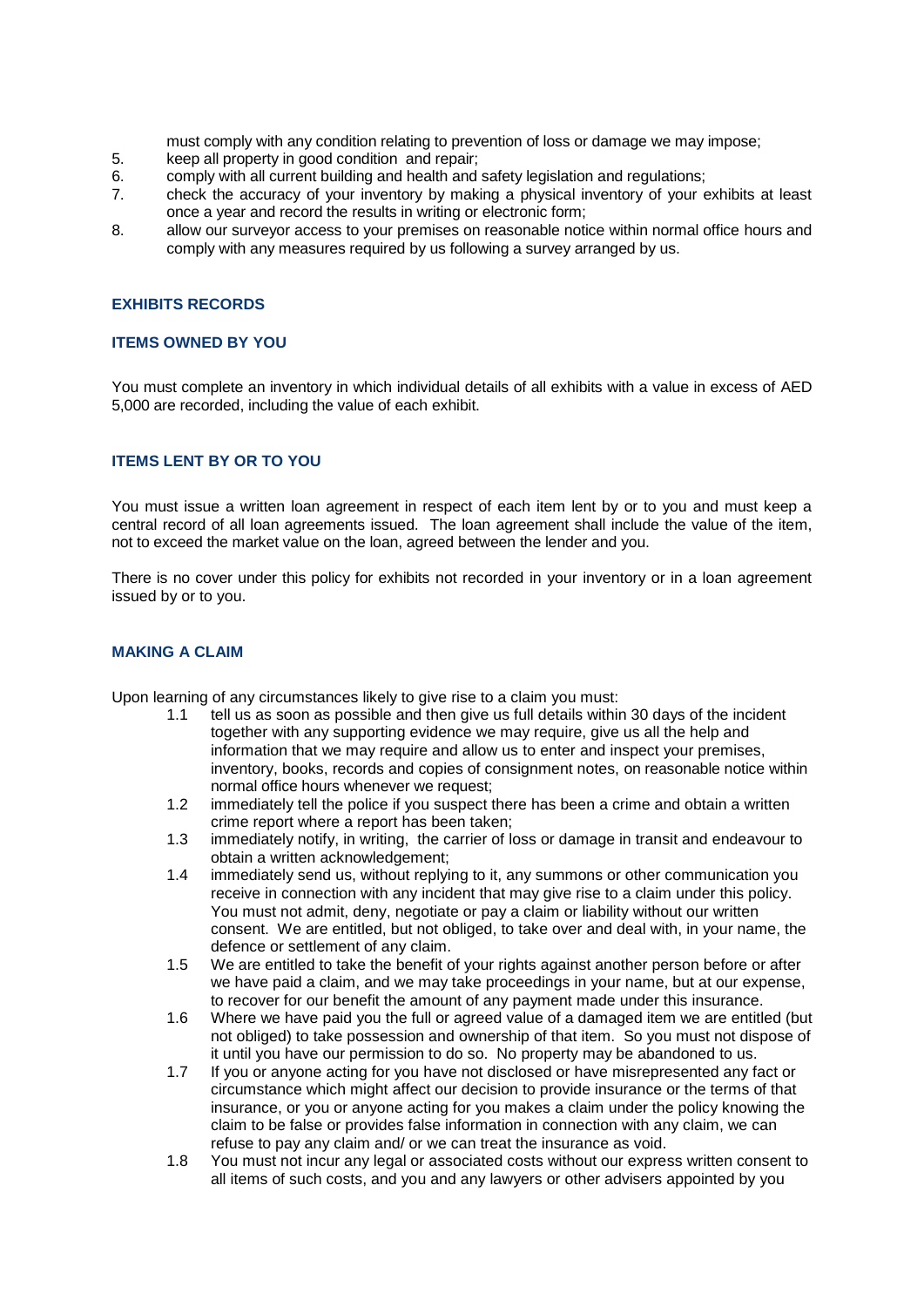must act in accordance with our wishes. You must co-operate fully at all times with any lawyers and/or other advisers we appoint if we exercise our rights under paragraph 1.4. Whether or not we take over the defence or settlement of any claim, we shall have the right at any time to negotiate with any claimant and in the event that we are able to settle the claim but you wish to continue to defend it, you must accept as full and final discharge of all our liability under this policy (whether then known or unknown) payment to you of the amount we could have paid the claimant to settle the claim and any legal and associated costs for which we are already liable at that point.

1.9 In the event of a claim being made under this policy, we will not settle a claim in full or in part until all outstanding premiums have been paid.

### **2. OPERATION OF PROTECTION AND SECURITY SYSTEMS**

- 1. All intruder alarms and automatic fire detection systems must be in full and effective operation whenever the premises are left unattended, and must be in proper working order under a maintenance contract with the Installing Company or another qualified Installer.
- 2. All other protective devices must be maintained in complete working order.
- 3. Any keys, codes and combinations to the Intruder Alarm and any safes or strongrooms must be removed whenever the premises are closed or left unattended.
- 4. The Intruder Alarm shall not be regarded as effective if you have been notified that the connection to the central monitoring station or the Police response has been withdrawn or is not operational.
- 5. All fireproof doors and shutters must be kept closed except during working hours and be maintained in efficient working order.
- 6. Each external door must be kept locked even during opening hours unless such door is within the sight of at least one of your Directors, Partners or employees at all times.

#### **3. ASSIGNMENT**

This Policy covers you and no benefit of it shall inure to any other party including but not limited to your customers. This Policy may not be assigned to or transferred to any other party without our prior written consent. Nothing in this insurance is intended to give any person any right to enforce any term of this insurance which that person would not have had but for the Contract.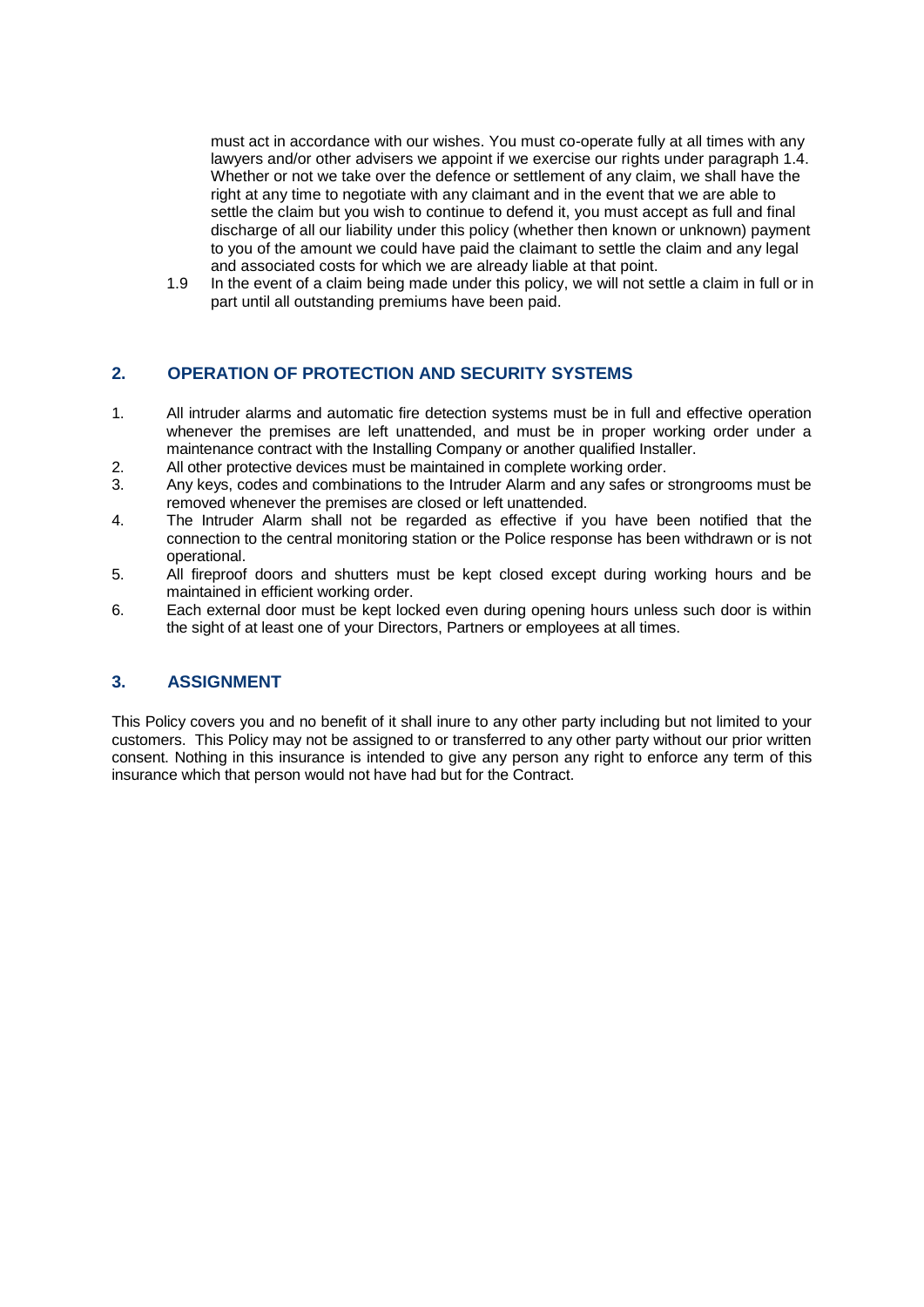# **4. DATA PROTECTION**

Any information that you provide to us will be processed in a confidential manner. We may store, use and process your personal information in order to administer your policy and provide you with our services. It may be necessary to pass information on to third parties in order to provide insurance, handle claims, for fraud prevention and the provision of premium financing.

# **5. CANCELLATION**

- 1. **You** have the right to cancel the policy at any time by telephoning us and returning the policy or by writing to us and advising is of the date you wish the cancellation to be effective from. **We** also have the right to cancel the policy at any time but must give **you** 30 days notice. If **we** cancel, **we** will write to **your** last known address by recorded delivery or registered letter. Upon cancellation, **you** shall be entitled to a return premium proportionate to the unexpired part of the **period of insurance** providing no claim has been submitted.
- 2. **We** reserve the right to cancel this policy with effect from its inception in the event of non payment of the premium. We may cancel by giving you 7 days notice to your last known contact address. We may refuse your claim or take any unpaid premium from any claim payment we make to you.

# **6. NON PAYMENT OF PREMIUM**

We reserve the right to cancel this policy with effect from its inception in the event of non payment of the premium, or if you are paying by instalments the date when the last instalment was due.

# **7. GOVERNING LAW**

8. This Policy shall be subject to and governed by laws of United Arab Emirates. Any disputes arising out of this agreement falls within the jurisdiction of the Courts of United Arab Emirates.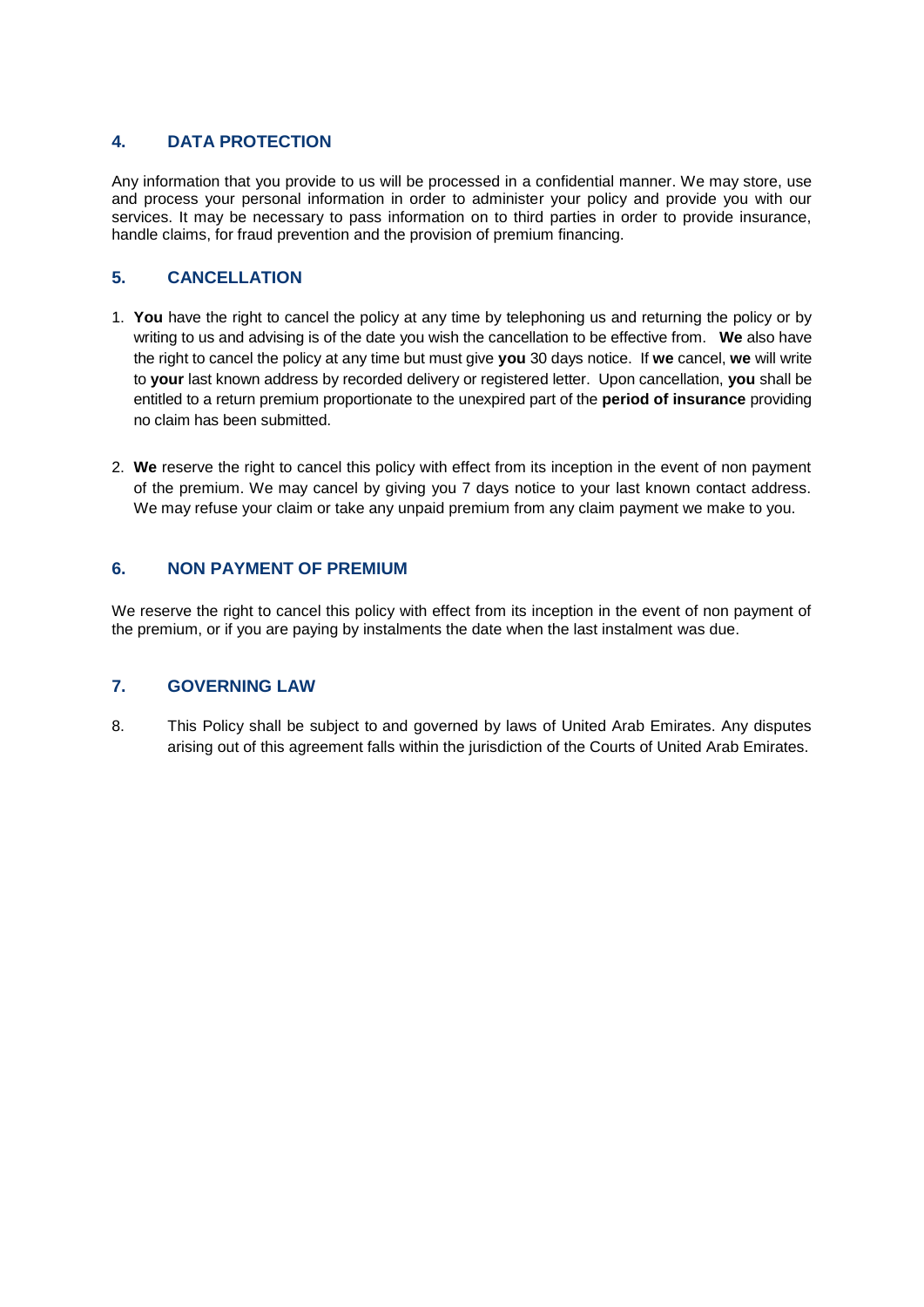# **9. COVERAGE**

You are insured against loss or damage to exhibits whilst at your premises and whilst temporarily removed therefrom as specified in and up to the amounts insured in the schedule.

You are also insured for:

# **10. TRANSITS**

The following provisions apply to exhibits having a total combined value (calculated in accordance with the basis of settlement) in excess of AED 50,000:

- 1. Transits by air must:
	- either be transported by you or your employee as hand baggage and at all times be kept in your actual, personal and vigilant possession;
		- or be shipped as air cargo, with special security handling by the airline;
- 2. Transits by road must:
	- either be transported by you or your employee out of sight in a private car or van under your or your employee's control. All parts of the vehicle must be kept locked;
	- or be transported by a professional Fine Art carrier;
- 3. Any transit not by air or road, other than on a ferry incidental to a road transit, is not covered by this Policy unless you have our prior agreement.

All exhibits, of any value, must be adequately packed and secured having regard to the nature of the exhibits and the circumstances of the transit.

### **11. WAR**

You are also insured for War risks to exhibits in transit but only to the extent that such cover is given under the Institute of London Underwriters (International Underwriting Association) War Clauses CL 385, CL 388 and CL 390 and subject to the cancellation provision in CL 271. Copies of these clauses are available on request.

# **12. BASIS OF SETTLEMENT**

- 1. In the event of an exhibit being lost or damaged forming a valid claim under this policy, we will pay no more than:
	- 1.1 If an item is damaged:
		- 1.1.1 the cost of restoration plus
		- 1.1.2 any depreciation of the item ;
	- 1.2 If an item is lost or damaged beyond economic repair
		- 1.2.1 In respect of exhibits owned by you, the amount insured or the market value, immediately prior to loss of that item, whichever is the lesser; unless we have agreed an agreed value for that item in which case we will pay no more than the agreed value;
		- 1.2.2 In respect of exhibits lent to you, the value stated on the loan agreement or your liability to the owner, whichever is the lesser.
- 2. We shall never pay more than the amount insured specified in the schedule.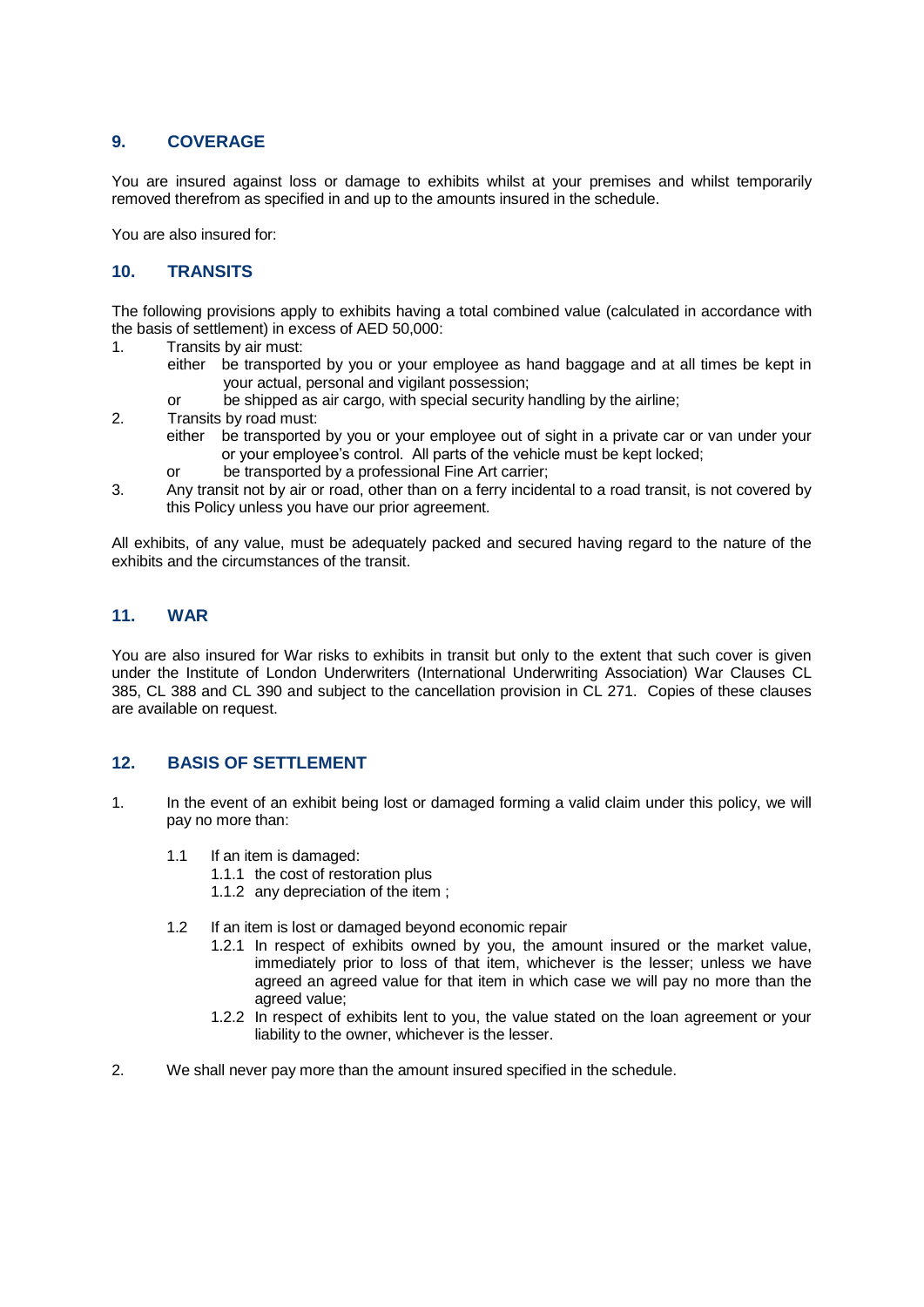- 3. In the event of loss or damage to an exhibit which is subsequently found to be a fake, forgery or misattribution, our liability shall not exceed the lesser of actual market value of such exhibit immediately prior to the loss or damage or the amount insured and you shall refund to us any higher amount paid by us to you in settlement of your claim.
- 4. You shall have the right to repurchase from us any exhibit that is recovered for which we have paid a claim either:<br>4.1 within one ve
	- within one year of the date of loss at the amount of the settled claim, plus expenses incurred by us in handling the claim and recovery;
	- 4.2 or, thereafter, at the market value at the time of recovery.
	- You must exercise such right within 30 days of us offering the exhibit to you.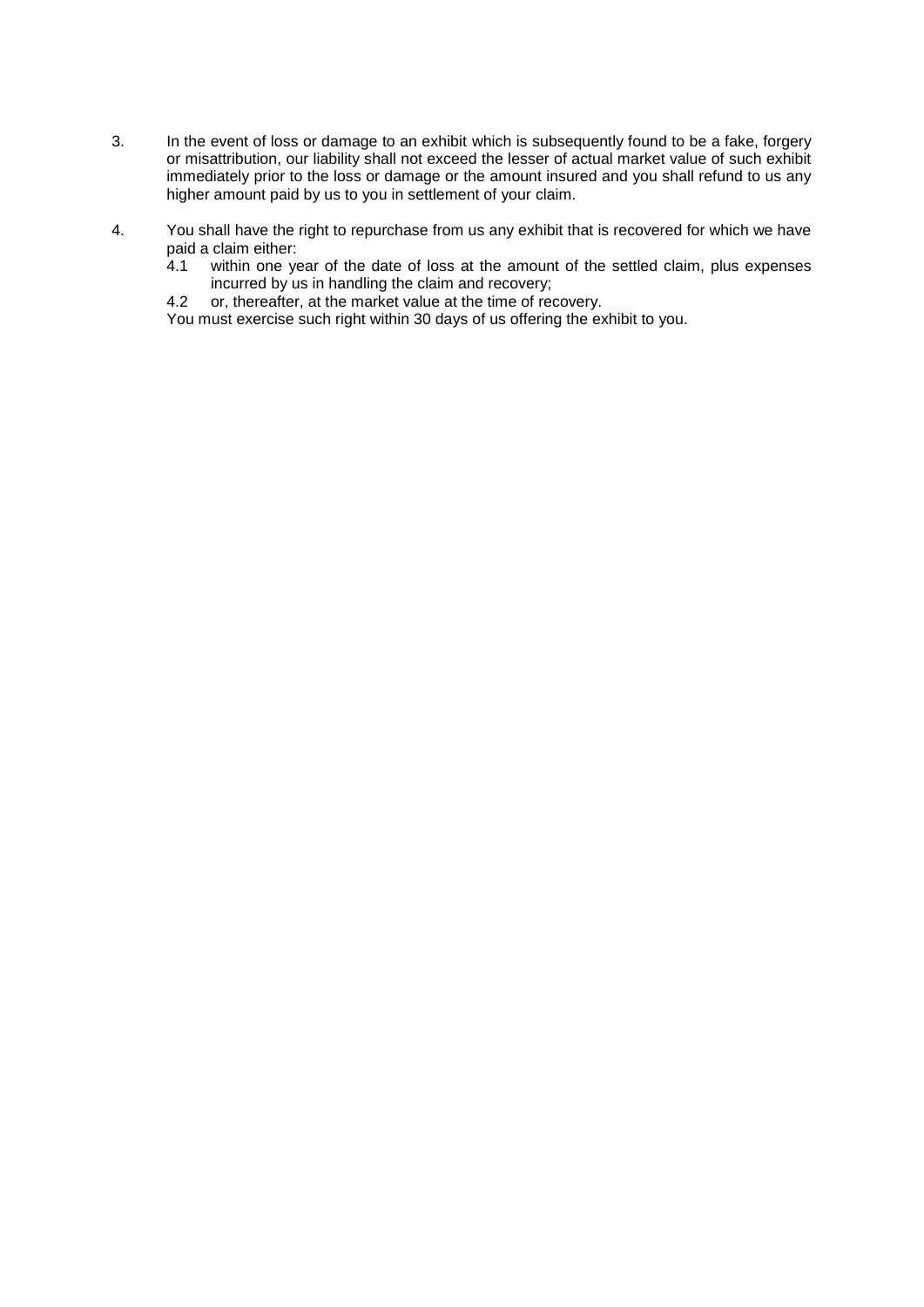# **13. EXCLUSIONS**

Whilst we aim to make our policy comprehensive, there are certain things we cannot insure.

This insurance does not cover:

- 1. Loss, damage, liability or expense caused by or resulting from:
	- 1.1 inherent vice, latent defect, wear and tear, nature of the subject-matter insured, gradual deterioration, insects, vermin, rust, corrosion, rot, mould, mildew, fungus or fungal attack, atmospheric or climatic conditions, or the action of light;
	- 1.2 any process of heating, drying, cleaning, washing, dyeing, alteration, repair, restoration, maintenance, dismantling, decoration;
	- 1.3 misuse or mechanical or electrical breakdown or derangement;
	- 1.4 faulty or inadequate construction, design or workmanship or the use of faulty materials;
	- 1.5 confiscation, requisition, detention or destruction by or by order of any government, public or local authority or agency of them;
	- 1.6 war, invasion, act of foreign enemy, hostilities (whether war is declared or not), civil war, rebellion, revolution, insurrection or military or usurped power, except while in transit;
	- 1.7 your own wilful or deliberate act or omission or that of any associated company or employee;
	- 1.8 clerical or accounting errors or omissions;
	- 1.9 any loss or damage occurring or expense incurred before the period of insurance;
	- 1.10 escape of water from any fixed water or heating installation, or from any fixed water tanks, apparatus or pipes unless you keep the relevant premises heated to a temperature of at least 5 degrees Celsius or shut off and drain the fixed water tanks, apparatus and pipes;
	- 1.11 corruption, magnetic or electrical damage, disturbance or distortion to data;
	- 1.12 lack of title, or defective title, on the part of any past, present and/or future purported owner,
	- 1.13 theft, fraud or dishonesty committed or connived at by
		- any of your directors, trustees, partners, employees or agents;
		- anyone to whom exhibits are directly or indirectly entrusted or loaned unless such loss or damage arises when such exhibits are deposited for safe custody only.
- 2. Loss, damage or expense, or liability arising out of loss, damage or expense, which is directly or indirectly caused by or contributed to by or arising from;
	- 2.1 ionising radiation or contamination by radioactivity from any nuclear fuel or from any nuclear waste from the combustion of nuclear fuel;
	- 2.2 the radioactive, toxic, explosive or other hazardous properties of any explosive nuclear assembly or nuclear component;
	- 2.3 terrorism, if not specifically endorsed hereon; toxic mould;
	- 2.4 pollution or contamination unless caused by a sudden, identifiable unintended or unforeseen accident, and the accident causing the pollution or contamination:
		- 2.4.1 is reported to us immediately or as soon as reasonably possible, and
		- 2.4.2 occurs during the period of insurance.

All pollution or contamination arising from one accident shall be deemed to have occurred at the time the accident takes place.

- 3. Loss, damage or expense if the location where the loss, damage or expense occurs is:
	- 3.1 left unoccupied;
	- 3.2 undergoing demolition, structural alteration, structural repair or extension unless we agree with you in writing.
- 4. Loss or damage to exhibits
	- 4.1 at a hotel, motel or lodging house unless the exhibit is kept in a locked safe or when in the actual and personal possession of you or your employee or agent;
	- 4.2 sent by post unless sent by Registered post, provided always that a receipt has been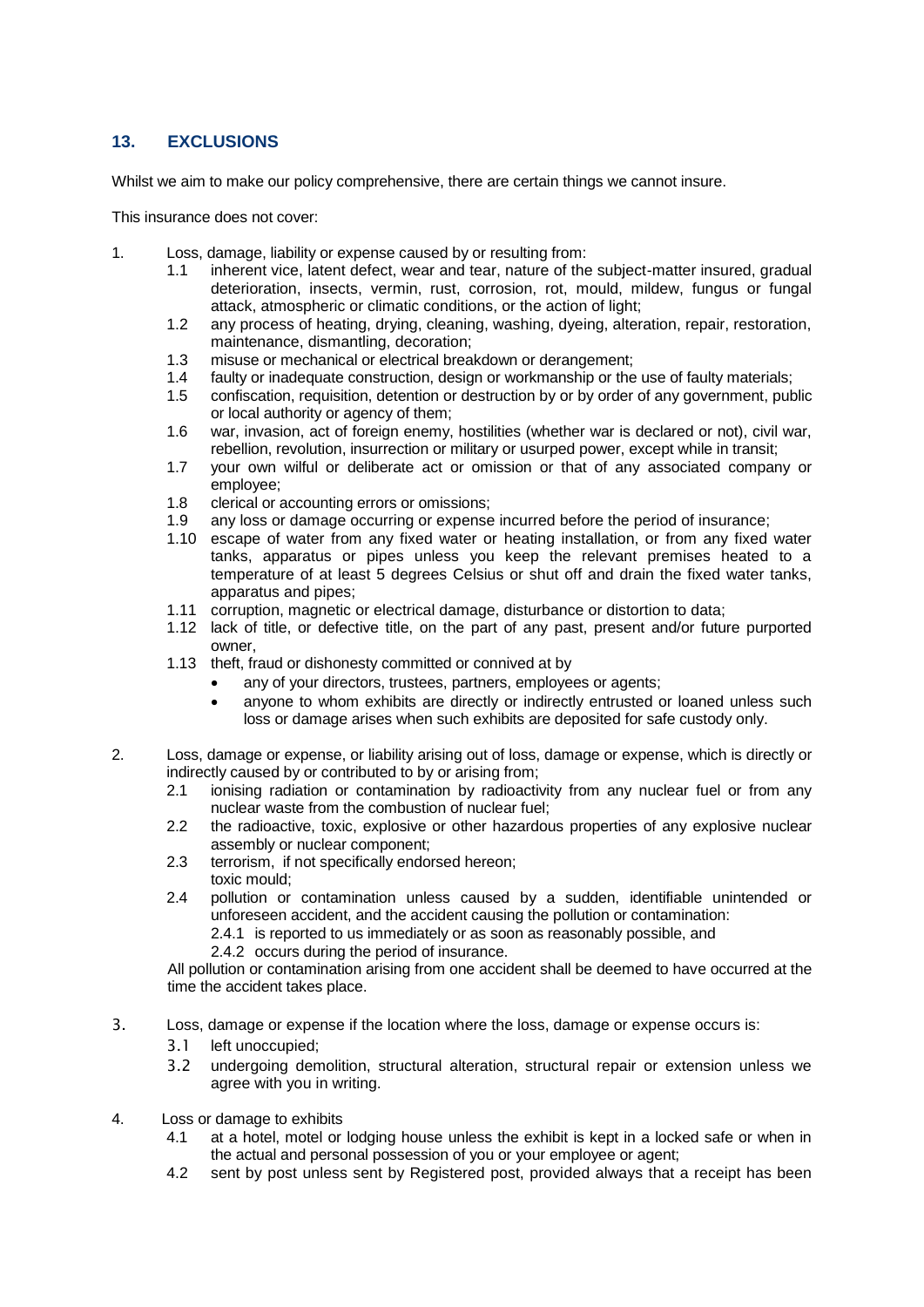obtained;

- 4.3 which is revealed only by or on routine inspection or the taking of an inventory or periodic stocktaking;
- 4.4 in transit unless such exhibit is securely and adequately packed so as to withstand the normal hazards of such transit considering the nature and fragility of the item;
- 4.5 entrusted to you for safe custody only;
- 4.6 resulting from theft or attempted theft of or from any unattended road vehicle, unless such vehicle is contained within a secure compound with a fully operational alarm system. This exclusion does not apply to vehicles under the control of professional fine art carriers.
- 5. Any claim which but for the existence of this insurance would have been compensated under any other policy.
- 6. The cost of routine maintenance or redecoration.
- 7. Loss or damage to or legal liability, directly or indirectly arising from any computer or other equipment, data processing service product, microchip, micro processor, integrated circuit, embedded chip or similar device, computer software programme or process, or any other electrical or electronic system, directly or indirectly caused by computer viruses or failure to recognise, interpret or process any date as its true calendar date or to continue to function beyond that date.
- 8. Consequential loss (being additional loss, damage, cost, expense or other financial liability occurring or being incurred as a result of but after the occurrence of the event insured against).
- 9. The amount of any excess shown in the schedule.
- 10. Any expenses incurred in preparing a claim.
- 11. Loss, damage or expense of whatsoever nature to the extent that the provision of cover, payment of claim or provision of benefit would expose us to any sanction, prohibition or restriction under United Nations resolutions or the trade or economic sanctions, laws or regulations of the European Union, United Kingdom or United States of America.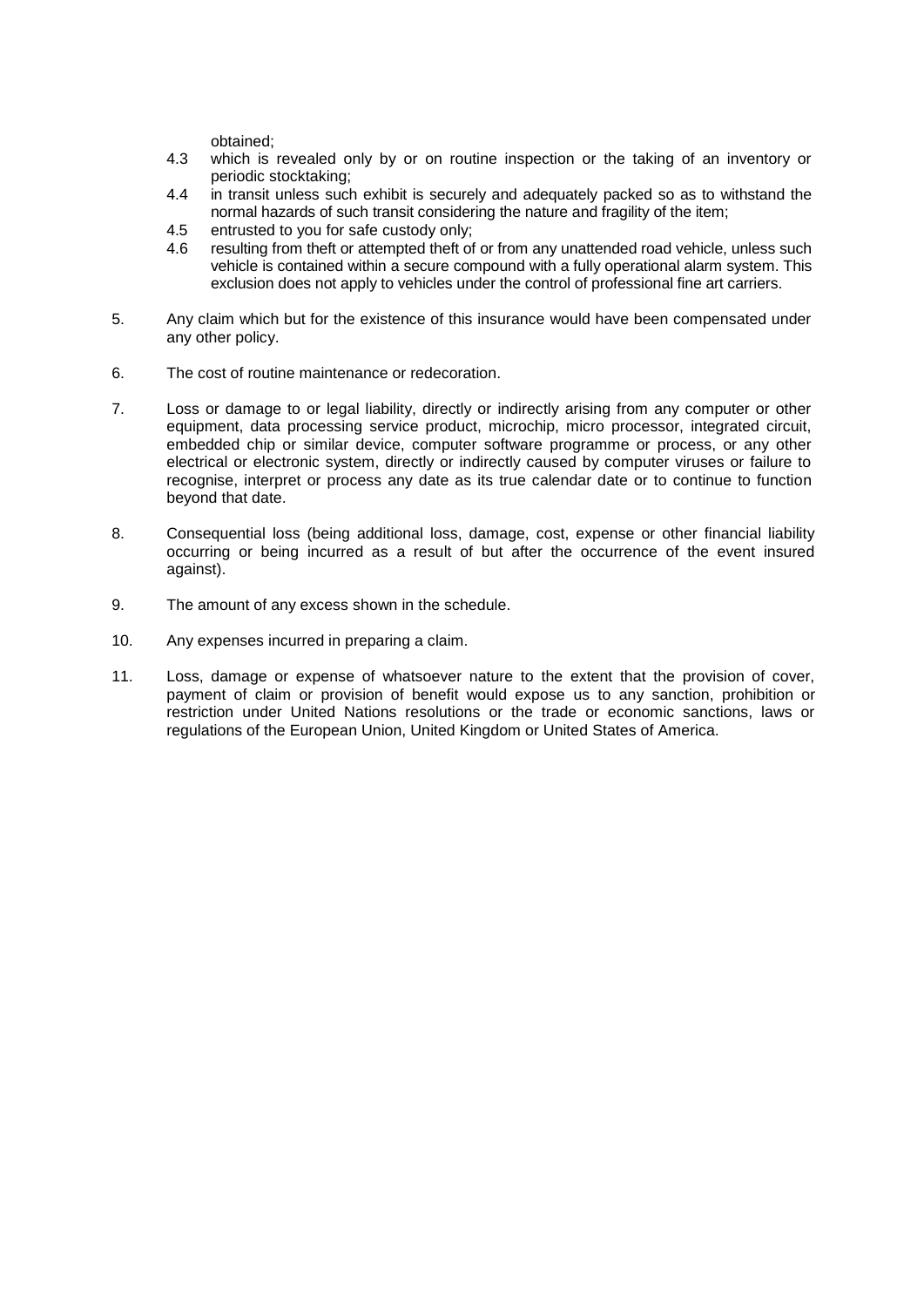# **COMPLAINTS PROCEDURE**

AXA has established a process for dealing with customer complaints or feedback. If you have encountered a problem or have any concerns, we would like to hear from you.

#### How and where to Complain

We would prefer that the complaint be made in writing, as this helps to reduce the risk of misinterpretation or misunderstanding from our end.

To help us assist you, we ask that you:

- Attach relevant supporting documents:
- Ask the questions you would like us to answer; and
- Tell us what you think would be a reasonable response to your complaint

Support and assistance is available from the process of making complaints and/or interpreting the complaints procedure.

Our Complaints Management Policy and internal complaints management procedures include the provision of remedies that reflect what is fair and reasonable in the circumstances.

We would like to assure you that all matters are dealt with seriously and in a confidential manner.

You may contact us in any of the following ways.

- Visit our website [www.axa-gulf.com](http://www.axa-gulf.com/) and select Complaints under Contact Us
- Send a letter to the management at AXA Insurance (Gulf) BSC (c), PO Box 290, Dubai.UAE.
- Transmit a fax to  $+971$  4 324 2375
- Telephone us on +971 4 324 3434 and request our Customer Service staff to register your complaint
- Walk in to our office and request our Customer Service staff to register your complaint

Our complaints resolution process is as follows:

#### Level One:

Your complaint should be resolved within 5 working days from the date of registration. You should receive a written response with details of the resolution or reason(s) for rejection or an indication that further contact will be made (if more time is required).

If the complaint has not been resolved earlier, you should receive a final written response within 10 working days from the date of registration with details of the resolution or reason(s) for rejection or why we are unable to make the final response (with an indication of when you may receive a final response from us).

#### Level Two:

If, despite our best efforts, you are dissatisfied with our response, you may write either to [complaintsofficer.uae@axa-gulf.com](mailto:complaintsofficer.uae@axa-gulf.com) or The Complaints Officer, AXA Insurance (Gulf) BSC (c), PO Box 290, Dubai, UAE, stating your AXA Complaint Number within 5 working days from the date of our final response. AXA Insurance is not obliged to take the complaint further unless it is received and acknowledged.

You should receive a written response from us within 5 working days from the date of your written complaint with details of the resolution or reason(s) from rejection.

If that is not possible, you will receive a written explanation citing the reason from not being able to